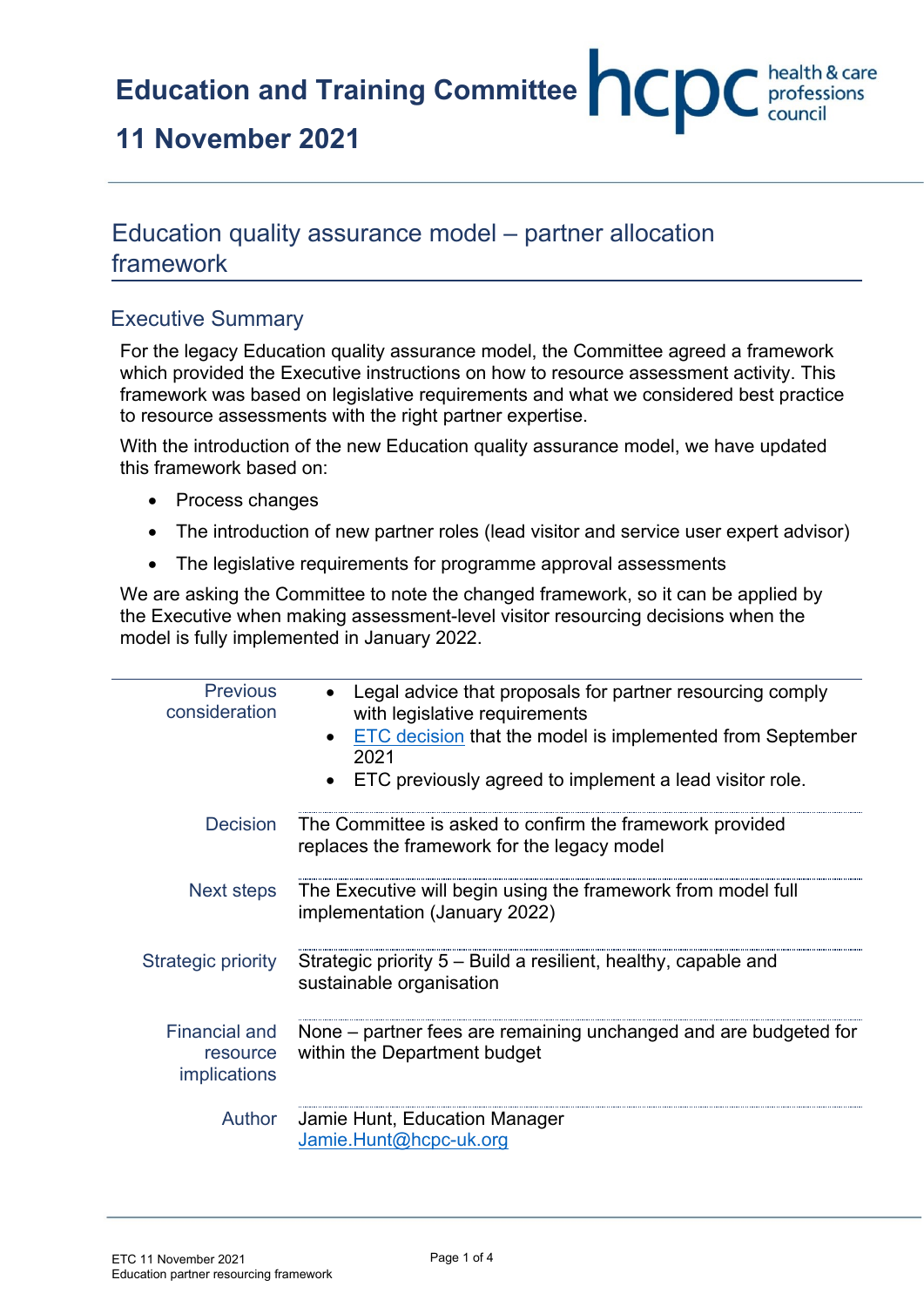

## **All partner panels undertaking approval assessments for the HCPC will:**

| No.             | <b>Always or</b><br><b>Normally</b>         | <b>Consideration</b>                                                                                                                                                                                                                                                                                                                                                                                                                                                                                                                                                                                               |
|-----------------|---------------------------------------------|--------------------------------------------------------------------------------------------------------------------------------------------------------------------------------------------------------------------------------------------------------------------------------------------------------------------------------------------------------------------------------------------------------------------------------------------------------------------------------------------------------------------------------------------------------------------------------------------------------------------|
|                 | Always                                      | Have at least one lead visitor or visitor from the same part of the Register as the programme being<br>scrutinised (inclusive of modalities) or<br>Have at least one visitor whose registration record is annotated with the appropriate entitlement (or is<br>appointed to the appropriate role) for the programme in question; or<br>Have at least one non-HCPC registered professional who is registered as an independent prescriber<br>with the General Pharmaceutical Council or the Nursing and Midwifery Council, or are on the<br>orthopaedic surgery specialist register of the General Medical Council. |
| 2               | Always                                      | Not contain any lead visitor or visitor with significant connections to the programme under scrutiny, the<br>education provider its employees or learners*.                                                                                                                                                                                                                                                                                                                                                                                                                                                        |
| 3               | Always                                      | Have at least one member of the panel who has prior experience of undertaking work as a lead visitor or<br>visitor for the HCPC                                                                                                                                                                                                                                                                                                                                                                                                                                                                                    |
| 4               | If stage 1<br>is visitor-<br>led,<br>always | Have a service user expert advisor contribute to stage 1 of the assessment                                                                                                                                                                                                                                                                                                                                                                                                                                                                                                                                         |
| $5\phantom{.0}$ | Normally                                    | Have two lead visitors to undertake any work                                                                                                                                                                                                                                                                                                                                                                                                                                                                                                                                                                       |
| 6               | Normally                                    | Have a lead visitor with experience of the educational setting and a lead visitor with experience of the clinical or<br>practice setting.                                                                                                                                                                                                                                                                                                                                                                                                                                                                          |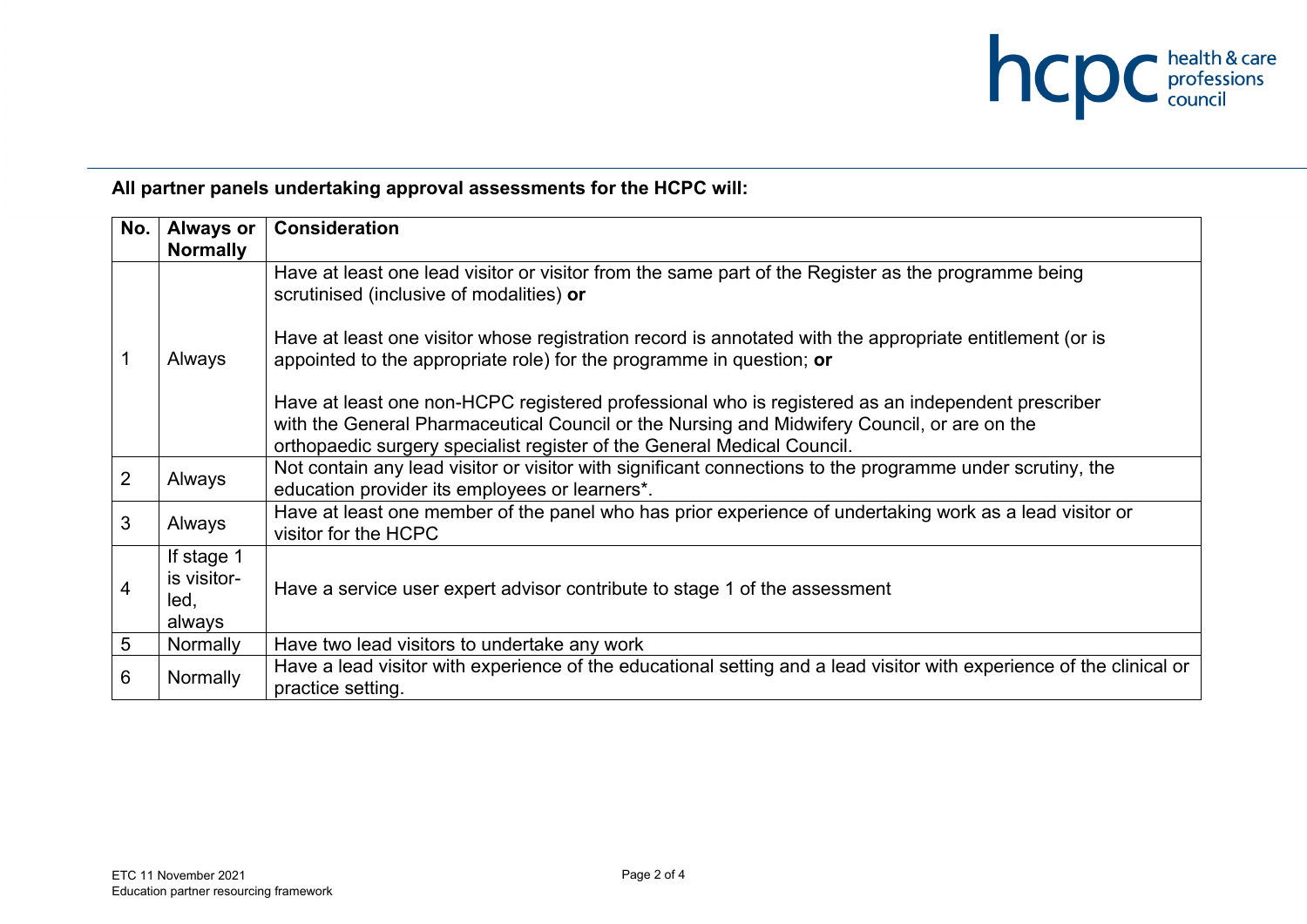|  |  | All partner panels undertaking performance review assessments for the HCPC will: |  |
|--|--|----------------------------------------------------------------------------------|--|
|--|--|----------------------------------------------------------------------------------|--|

| No. | <b>Always or</b><br><b>Normally</b>                         | <b>Consideration</b>                                                                                                                                                                                                                                                                                                                |  |
|-----|-------------------------------------------------------------|-------------------------------------------------------------------------------------------------------------------------------------------------------------------------------------------------------------------------------------------------------------------------------------------------------------------------------------|--|
|     | Always                                                      | Have at least one lead visitor                                                                                                                                                                                                                                                                                                      |  |
| 2   | Always                                                      | Not contain any lead visitor or visitor with significant connections to the programme under scrutiny, the<br>education provider its employees or learners*.                                                                                                                                                                         |  |
| 3   | Always                                                      | Have at least one member of the panel who has prior experience of undertaking work as a lead visitor<br>or visitor for the HCPC                                                                                                                                                                                                     |  |
| 4   | Always                                                      | Have a service user expert advisor contribute                                                                                                                                                                                                                                                                                       |  |
| 5   | Where<br>professional<br>expertise is<br>required by<br>the | Have at least one lead visitor or visitor from the same part of the Register as the programme being<br>scrutinised (inclusive of modalities) or<br>Have at least one visitor whose registration record is annotated with the appropriate entitlement (or is<br>appointed to the appropriate role) for the programme in question; or |  |
|     | assessment,<br>always                                       | Have at least one non-HCPC registered professional who is registered as an independent prescriber with the<br>General Pharmaceutical Council or the Nursing and Midwifery Council, or are on the orthopaedic surgery<br>specialist register of the General Medical Council.                                                         |  |
| 5   | Normally                                                    | Have two lead visitors to undertake any work                                                                                                                                                                                                                                                                                        |  |
| 6   | Normally                                                    | Have a lead visitor with experience of the educational setting and a lead visitor with experience of the clinical<br>or practice setting.                                                                                                                                                                                           |  |

\*Where potential conflicts of interest are unavoidable (owing to the size of the profession or where every reasonable effort has been taken to avoid potential conflicts occurring), potential conflicts must be declared to the education provider seeking their views on the potential conflict and legal advice may be sought regarding the individual case before a decision is made whether or not to proceed or seek alternate visitors. When the profession is small, consideration should be given as to whether an experienced educationalist from a different profession should be allocated to the assessment as an additional lead visitor.